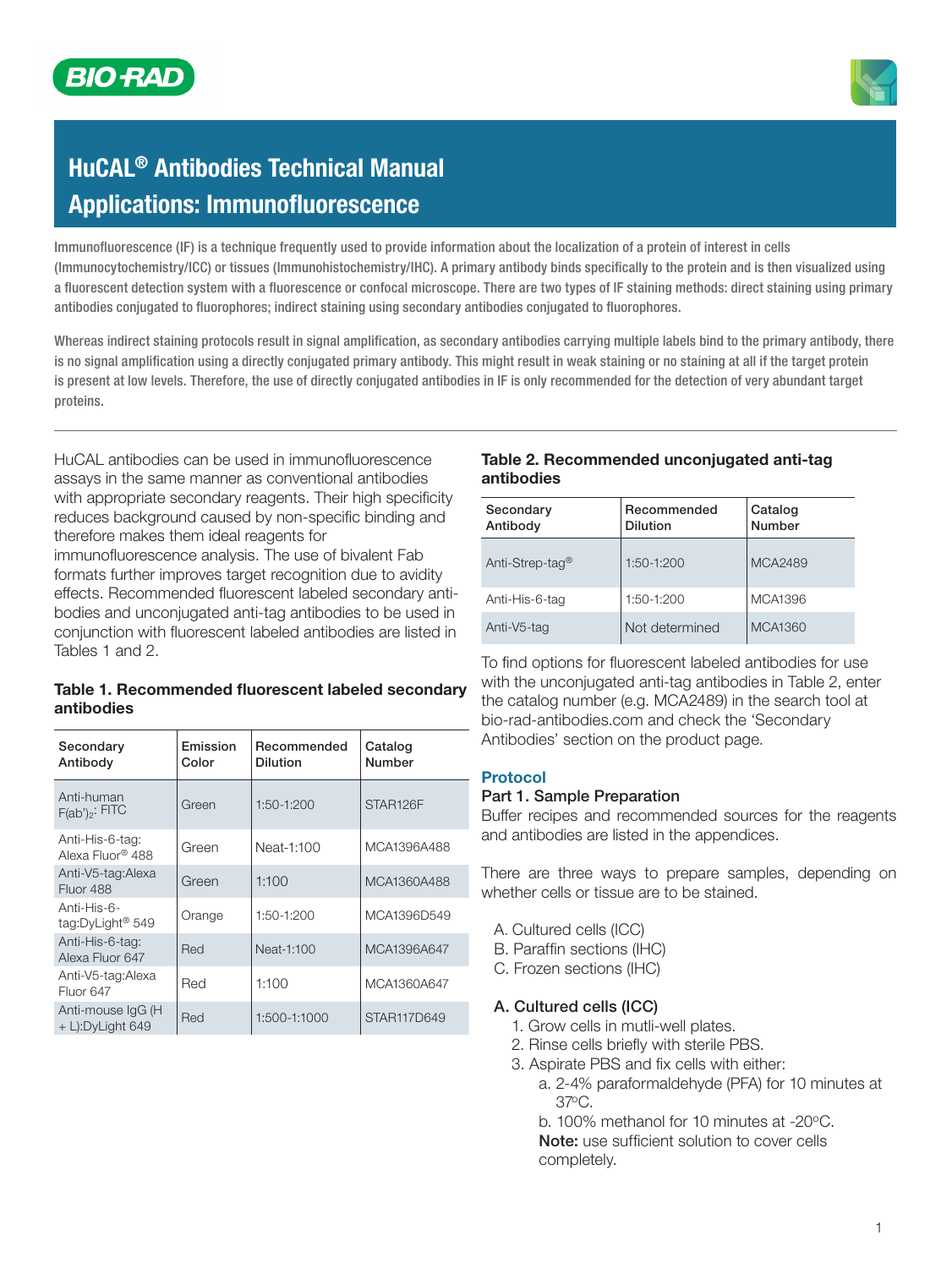- 4. Aspirate fixative and wash cells with PBS, three times for 5 minutes per wash.
- 5. Optional: permeabilization; choose either option a or b:
	- a. Add  $0.2$ -0.5% Triton X-100 for 5 minutes at 37 $\degree$ C. rinse with PBS for 5 minutes.
	- b. Remove PBS and add ice-cold methanol to cells. Use a sufficient amount to cover cells completely. Cells must not dry out. Incubate cells for 10 minutes at -20°C. Rinse with PBS for 5 minutes.

# B. Paraffin sections (IHC)

## B.1. Procedure for deparaffinization and rehydration

- 1. Dry tissue sections at 60°C for 1 hour. Drying increases adhesion of the tissue sections to the surface of the glass slide. Important: use adhesive slides.
- 2. Place the slides in a cuvette containing
- sufficient xylene to cover the tissue completely and incubate for 5 minutes with gentle shaking.
- 3. Transfer the slides to a cuvette containing fresh xylene and repeat step 2 for a further three washes, to give a total of four washes, each lasting 5 minutes.

Important: use fresh xylene for each wash; use a fume food as xylene vapors are toxic.

- 4. Wash the slides twice in 100% ethanol (2 minutes per wash).
- 5. Wash the slides twice in 90% ethanol (2 minutes per wash).
- 6. Wash the slides twice in 80% ethanol (2 minutes per wash).
- 7. Wash the slides twice in 70% ethanol (2 minutes per wash).
- 8. Wash the slides twice in 60% ethanol (2 minutes per wash).
- 9. Wash the slides twice in 50% ethanol (2 minutes per wash).
- 10. Wash the slides twice in TBST (2 minutes per wash).

# B.2. Procedure for antigen retrieval (heat mediated)

- 1. Deparaffinize and rehydrate the slides (Procedure B1).
- 2. Wash the slides a further three times (2 minutes per wash) in TBST.
- 3. Submerge the slides in TBST, place in a microwave oven (700–900 W) and heat until the buffer reaches boiling point.
- 4. Reduce the power to 250 W and boil the slides for 30 minutes.
- 5. Replace water evaporated during boiling with ddH2O and allow the sections to cool in the buffer for 15 minutes.
- 6. Wash the slides three times (2 minutes per wash) in TBST.

#### C.Frozen sections (IHC) Procedure for fixation

Methanol, acetone, or formaldehyde can be used for fixation. Whereas methanol and acetone precipitate proteins, formaldehyde cross-links them. Because the choice of fixative is likely to affect the staining result, the most suitable reagent should be determined by experimentation for each antigen and set of conditions.

- 1. Submerge slides in one of the following:
	- a. Methanol for 10 minutes.
	- b. Acetone for 10 minutes.
	- c. 1:1 mixture of methanol and acetone for 10 minutes.
	- d. 4% formaldehyde for 2 minutes.
- 2. Wash sections several times in freshly made TBST to ensure that the fixative is completely removed from the sample.

# Part 2. Immunostaining (ICC, IHC)

- 1. Block sample with 3% bovine serum albumin (BSA) or fetal bovine serum (FBS) in PBS for 1 hour. Alternatively, use 3-5% serum from the same species as the secondary antibody in PBS.
- 2. Remove blocking solution and apply HuCAL antibody at 1-10 µg/ml in PBS. Incubate overnight at  $4^{\circ}$ C.
- 3. Wash sample three times with PBS (5 minutes per wash).
- 4. Apply secondary antibody in PBS with 1% BSA or FBS and incubate for 1-2 hours in the dark.
- 5. Wash sample three times with PBS (5 minutes per wash).
- 6. Mount and seal the slides. For best results examine samples immediately. Store slides at 4°C in the dark.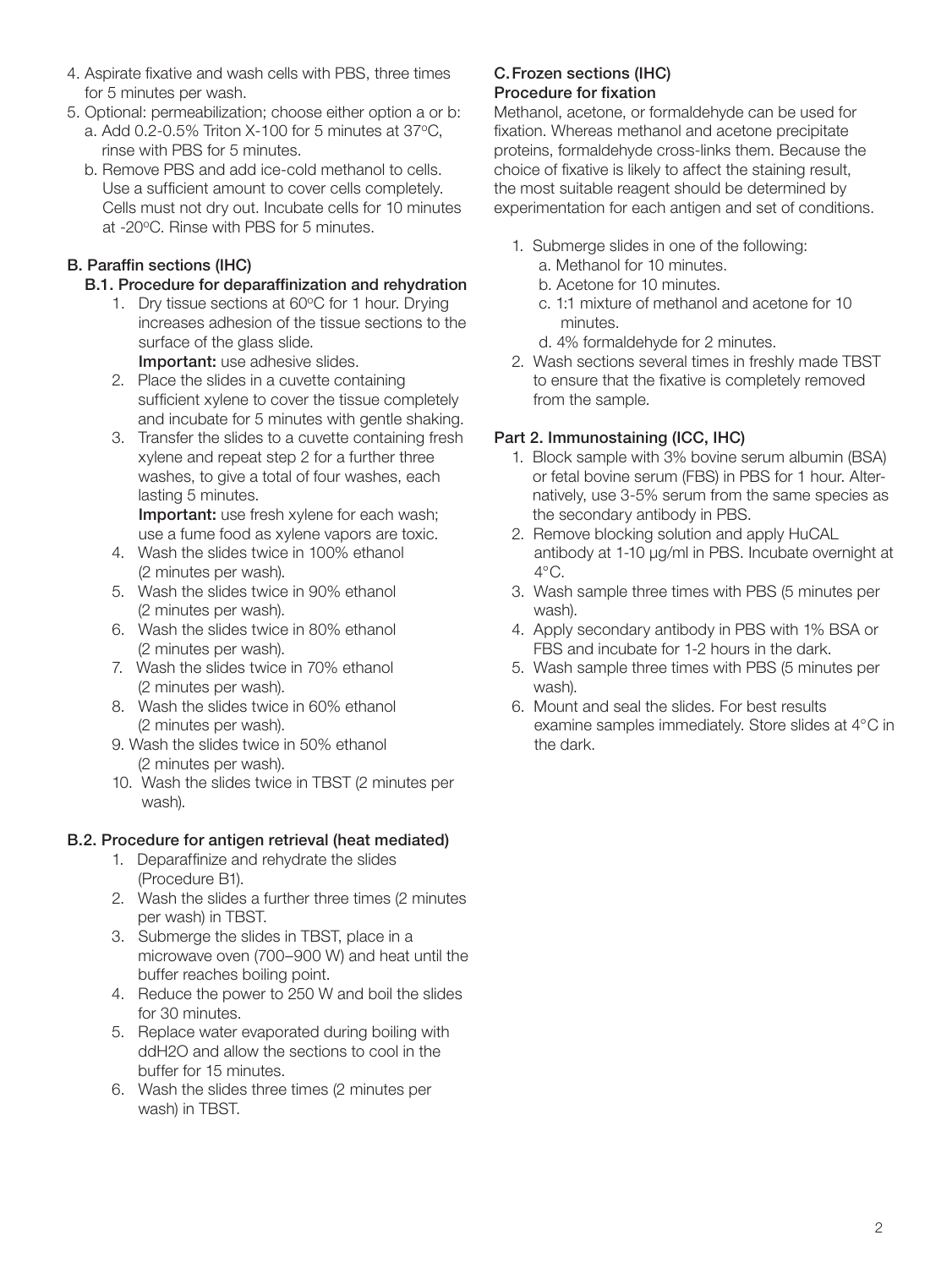#### Examples

MCF7 breast carcinoma cells were stained for Ki-67, a proliferation marker localized in the nucleus, with a Ki-67 specific HuCAL Fab bivalent antibody (HCA006). Detection was performed with an Alexa Fluor 488 conjugated anti-His-6-tag secondary antibody (MCA1396A488). Cells were counterstained with Phalloidin (F-actin, red) and Hoechst 33342 (nucleus, blue). The green Ki-67 foci are indicative of cell proliferation, Figure 1. Images were taken on an IN Cell Analyzer 1000 (GE Healthcare) at 40x magnification.



Fig. 1. Immunofluorescence Analysis of Ki-67 in MCF-7 Breast Cancer Cells.

Contactin-associated protein (Caspr) was examined in mouse nerve cells using a HuCAL anti-Caspr mini-antibody in combination with an Alexa Fluor 647 conjugated antihuman IgG secondary antibody. Caspr is found at the flanking paranodes (red). Nerve cells were stained with a mouse anti-ankyrin G antibody to mark the nodes of Ranvier (green), Figure 2. Images were captured with an Olympus FluoView 1000 laserpoint scanning confocal microscope.



Fig. 2. Immunofluorescence Analysis of Caspr (red) and Ankyrin G (green) in Mouse Cerebellum Sections.

Data courtesy of B. Ranscht, Burnham Institute for Medical Research, La Jolla, CA, USA.

# **Appendices**

#### Buffer composition

| <b>Buffer</b> | Composition                                                                                 | Storage          |
|---------------|---------------------------------------------------------------------------------------------|------------------|
| <b>PBS</b>    | 136 mM NaCl<br>2.68 mM KCI<br>8.1 mM Na <sub>2</sub> HPO <sub>4</sub><br>1.46 mM $KH_2PO_4$ | Room temperature |
| <b>PBST</b>   | PBS with 0.05%<br>Tween <sup>®</sup> -20                                                    | Room temperature |
| <b>TBST</b>   | 50 mM Tris-HCI, pH 7.4<br>$0.15$ M NaCl<br>$0.1\%$ Tween-20                                 | Room temperature |

#### Source of antibodies and reagents

| Reagent                                               | Supplier                           | <b>Catalog Number</b>          |
|-------------------------------------------------------|------------------------------------|--------------------------------|
| 4% Paraformaldehyde<br>in PBS                         | Sigma                              | P6148                          |
| 96-well round bottom<br>microtiter plates,<br>sterile | Thermo Fisher<br><b>Scientific</b> | 163320                         |
| Alexa Fluor 600<br>Phalloidin                         | Thermo Fisher<br><b>Scientific</b> | A22285                         |
| Anti-Ki67                                             | Bio-Rad                            | <b>HCA006</b><br>(Fab-dHLX-MH) |
| <b>BSA</b>                                            | Sigma                              | A7906                          |
| <b>FBS</b>                                            | PAN-Biotech                        | P30-3302                       |
| Hoechst 33342                                         | Thermo Fisher<br>Scientific        | H1399                          |
| TritonX-100 detergent                                 | Bio-Rad                            | 1610407                        |

#### Negative control antibodies

Refer to 'Reagents to Support HuCAL Assay Development' for a list of negative control antibodies corresponding to each of the available Fab and full immunoglobulin formats.